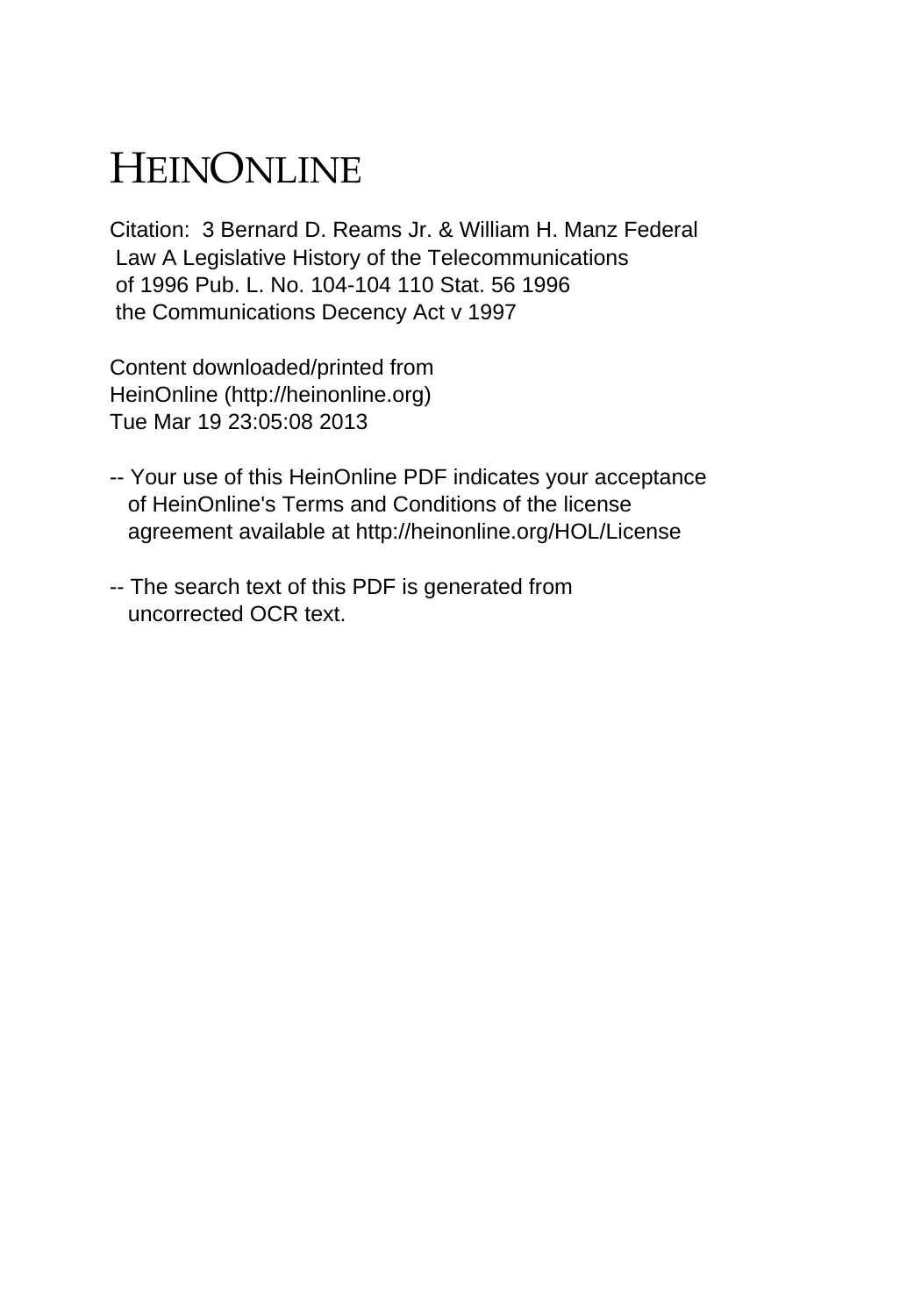## **INTRODUCTION**

## **AN OVERVIEW OF THE TELECOMMUNICATIONS ACT OF 1996**

The "Telecommunications Act of **1996,"** signed into law on February **8, 1996,** opens up competition between local telephone companies, long-distance providers, and cable companies; expands the reach of advanced telecommunications services to schools, libraries, and hospitals; and requires the use of the new V-chip technology to enable families to exercise greater control over the television programming that comes into their homes. This Act lays the foundation for the investment and development that will ultimately create a national information superhighway to serve both the private sector and the public interest.

President Clinton noted that the Act will continue the efforts of his administration in ensuring that the American public has access to many different sources of news and information in their communities. The Act increases, from 25 to 35 percent, the cap on the national audience that television stations owned by one person or entity can reach. This cap will prevent a single broadcast group owner from dominating the national media market.

Rates for cable programming services and equipment used solely to receive such services will, in general, be deregulated in about three years. Cable rates will be deregulated more quickly in communities where a phone company offers programming to a comparable number of households, providing effective competition to the cable operator. In such circumstances, consumers will be protected from price hikes because the cable system faces real competition.

This Act also makes it possible for the regional Bell companies to offer long-distance service, provided that, in the judgment of the Federal Communications Commission (FCC), they have opened up their local networks to competitors such as long-distance companies, cable operators, and others. In order to protect the public, the FCC must evaluate any application for entry into the long-distance business in light of its public interest test, which gives the FCC discretion to consider a broad range of issues, such as the adequacy of interconnection arrangements to

v